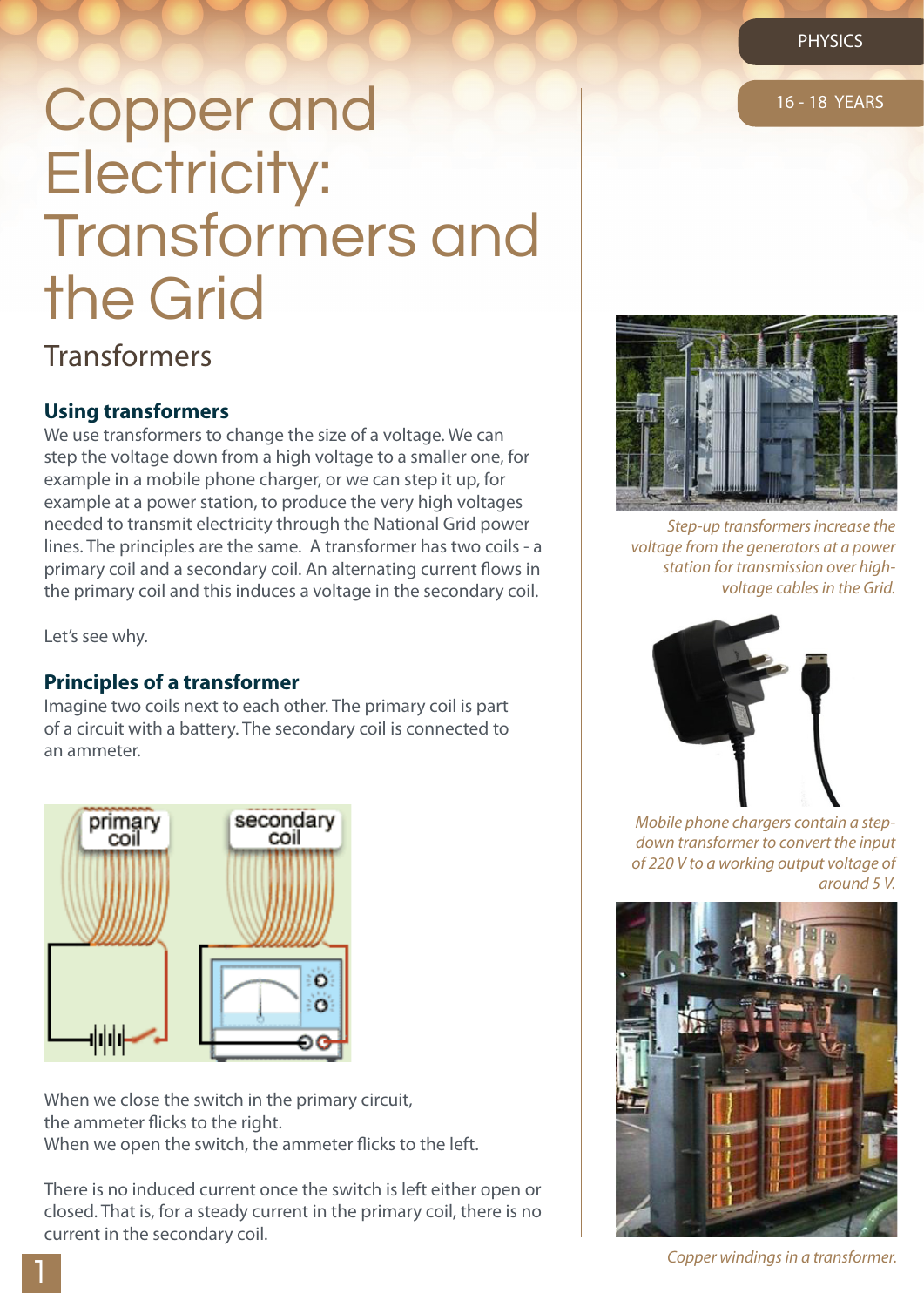This is because the primary coil behaves like an electromagnet when we close the switch. It is as if we have pushed a bar magnet towards the secondary coil. And this induces a voltage in the secondary coil, but only while the 'magnet' is moving i.e. whilst the current is changing. Once the magnetic field is steady, there is no induced electromotive force (EMF) in the secondary coil.

When we open the switch, the electromagnet is switched off. This is like pulling a bar magnet away from the secondary coil. Again, this induces an EMF (in the opposite direction).

The primary coil produces a magnetic field in the secondary coil. It is only while this magnetic field is changing that we get an EMF induced in the secondary coil.

## **Transformers**

We can make the magnetic field carry on changing by using an alternating current in the primary coil.

This produces a magnetic field in the secondary coil. Since the current is alternating, the magnetic field also alternates back and forth. This changing magnetic field induces an alternating EMF in the secondary coil.

It is important to get as strong a magnetic field as possible in the secondary coil. To achieve this, we can put a soft iron core through the coils. The soft iron core increases the magnetic flux density and guides the magnetic field from the primary coil to the secondary coil. This increases the induced EMF. Iron is a 'soft' magnetic material so it takes very little energy to change the magnetic field within it. Modern transformers often use silicon steel which is also magnetically soft as an alternative to iron.

We get the best effect by mounting the coils on a closed loop of soft iron. This is how we build transformers.

## **Transformers and turns ratio**

From Faraday's Law, we can deduce that the greater the rate at which the magnetic field changes, the greater the EMF induced. Also, the more turns there are on the secondary coil, the bigger the induced EMF. If we increase the turns on the secondary coil, the output voltage increases in proportion.

We find that the ratio of the induced EMF to the input voltage is the same as the ratio of the turns on the secondary coil to the turns on the primary coil.

Induced EMF / Input voltage = Turns on the secondary coil / Turns on the primary coil

 $V_{\text{out}} / V_{\text{in}} = N_{\text{s}} / N_{\text{p}}$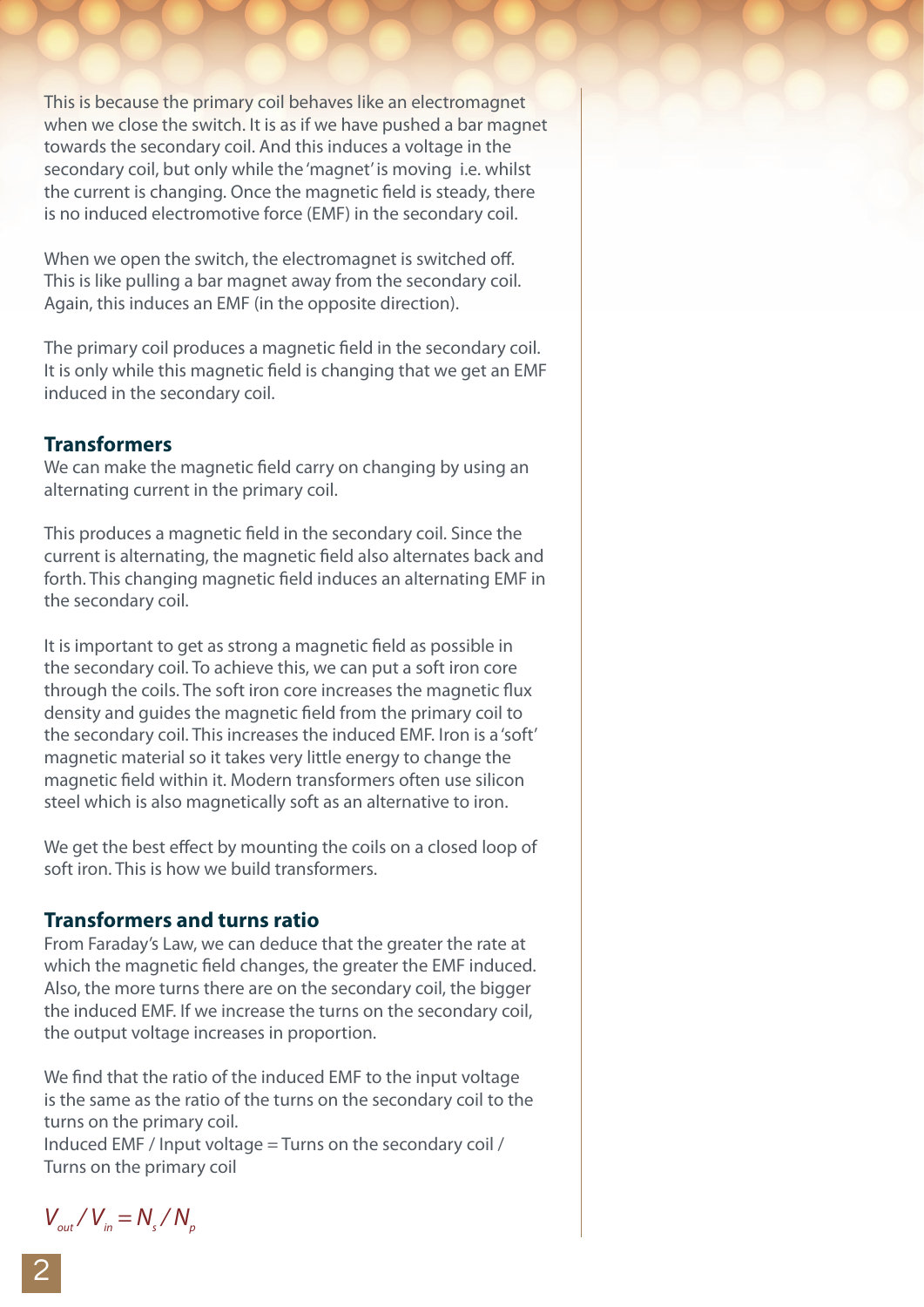### **Step-down transformers**

If the number of turns on the secondary coil is less than the number on the primary coil, then the output voltage will be smaller than the input voltage. We call this type of transformer a step-down transformer. We use a step-down transformer to step the voltage down from a high voltage to a low voltage. Pieces of electronic equipment (like TVs and radios) use a stepdown transformer to reduce the mains voltage from 230 V to the operating voltage of the electronics.

### **Step-up transformers**

If the secondary coil has more turns than the primary coil then the output voltage is bigger than the input voltage. We call this a step-up transformer.

At first it may seem that we are getting something for nothing. However, this is not the case when we consider the amount of energy going into and out of the transformer. We never get more energy out than we put in. The voltage may be bigger on the output, but the current will be bigger on the input. The power is voltage x current. Therefore, in an ideal transformer, the power in and the power out will be the same.

# The Grid

## **Using transformers**

In the UK, the National Grid relies on transformers. There are at least five transformers between a power station and a domestic user.

This is because we use high voltage for carrying the electric current over large distances and we use small voltages in our homes. The high transmission voltages are to reduce large losses from joule heating in the transmission cables. And the low voltages in the home are for reasons of safety.

## **Transmission voltages**

Imagine we want to supply a small town with electricity. The average power needed by the town is 100 MW. The National Grid has to supply this power. If we use a small transmission voltage (20 kV), there will need to be a large current in the transmission cables (5000 A). This will make the transmission lines very hot and waste energy. The wasted power increases with the square of current.

If we use a high transmission voltage (400 kV), then the current that needs to flow to the town will be less (and still deliver the same power). A smaller current causes less heating in the transmission cables. So there is less waste.



*Increasing the number of turns in the secondary coil gives a step-up transformer. Vp = input voltage and Vs = output voltage. (Courtesy of physbot.co.uk.)*



*Decreasing the number of turns in the secondary coil gives a step-down transformer. Vp = input voltage and Vs = output voltage. (Courtesy of physbot.co.uk.)*



*The National Grid is used to distribute electricity around the country from [power stations to consumers. \(Courtesy](http://www.bbc.co.uk/schools/gcsebitesize/science/triple_ocr_gateway/electricity_for_gadgets/transforming/revision/3/)  of BBC Bitesize Transformers in the National Grid.)*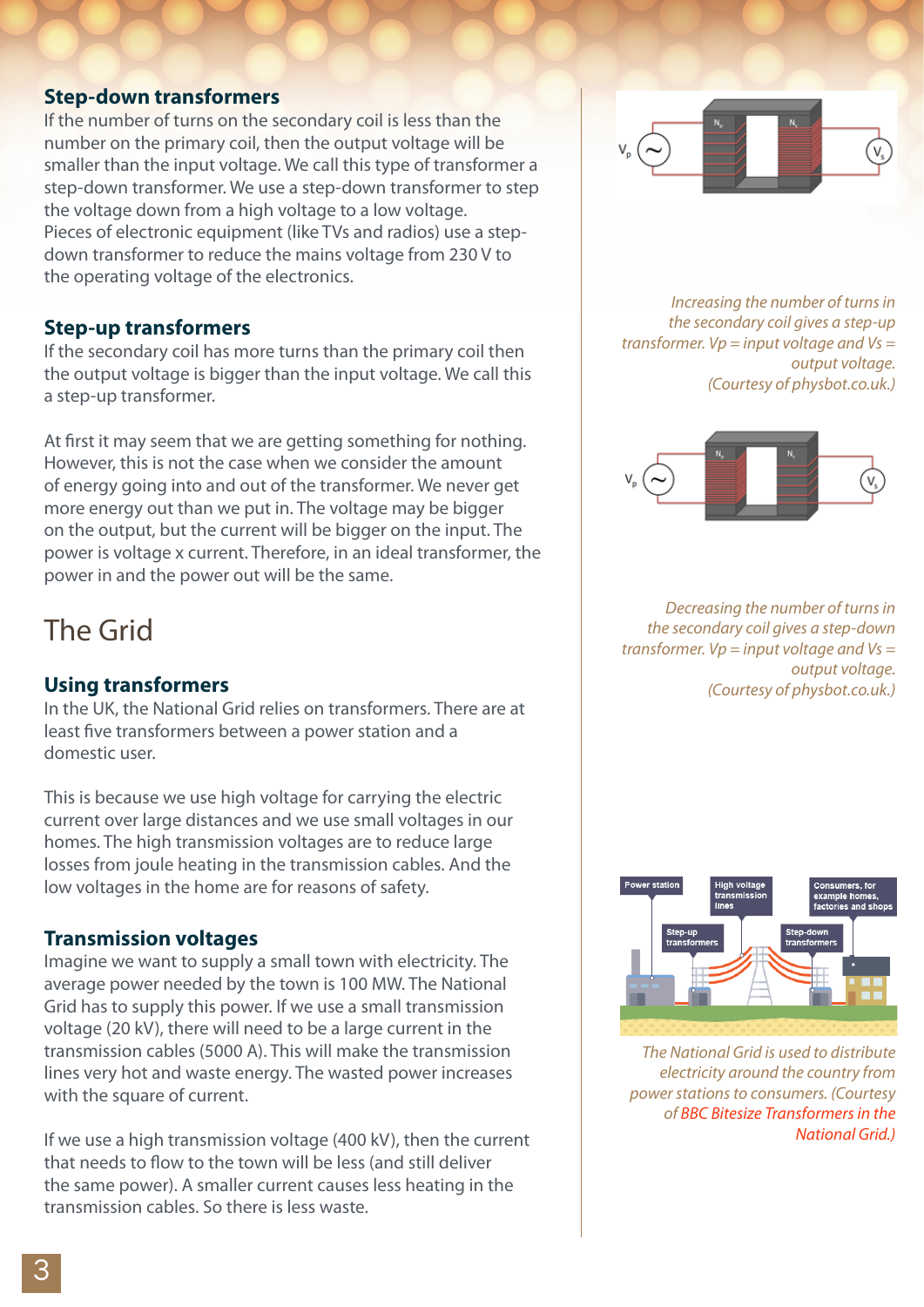#### The table below shows the calculations.

| Quantity                                            | <b>Formula used</b>                               | Low V       | <b>High V</b> |
|-----------------------------------------------------|---------------------------------------------------|-------------|---------------|
| Power requirement of town (W)                       | $P_{\text{out}}$                                  | 100,000,000 |               |
| Supply voltage at the town (V)                      | $V_{\text{out}}$                                  | 20,000      | 400,000       |
| Current needed to provide the power<br>(A)          | $P_{\text{out}} = V_{\text{out}} \times I$        | 5,000       | 250           |
| Joule heating in power cables (W)                   | $P_{waste} = I^2R$                                | 75,000,000  | 187,500       |
| Power that the power station needs<br>to supply (W) | $P_{in}=P_{waste}+P_{out}$                        | 175,000,000 | 100,187,500   |
| Efficiency of system (%)                            | $eff = (100 * P_{\text{out}}) \div P_{\text{in}}$ | 57.1        | 99.8          |

*Table 1: Worked examples for a low transmission voltage (20 kV) and a high voltage (400 kV). Resistance of cable is taken to be 3 W.*

Notice that when the transmission voltage is 20 times bigger, the current needed is reduced by a factor of 20 as well. However, the wasted power is reduced by a factor of 400 ( $= 20<sup>2</sup>$ ). This is because the joule heating depends on the square of the current.

### **Better transformers**

Transformers are highly efficient. The very best may achieve 99.5% efficiency but most are more likely to be about 98% efficient. Since the electricity has to pass through at least five transformers before it reaches the consumer, their combined efficiency is around 92%. In the UK, about 8.5% of all generated electricity is wasted in the grid and distribution system.

Most transformers in the system were installed during the 1960s when demand for electricity increased rapidly. The efficiency of many of these 40 year-old transformers is poor compared to the best practice of today. In fact, relatively poor transformers are still being installed so the system isn't necessarily improving with new transformers.

It is therefore desirable to manufacture and install more efficient transformers.

Losses occur:

- in the primary coil and secondary coil (because of their electrical resistance).
- in the core (because energy is lost as the magnetic field changes, and because small currents are induced in the core, and these waste energy).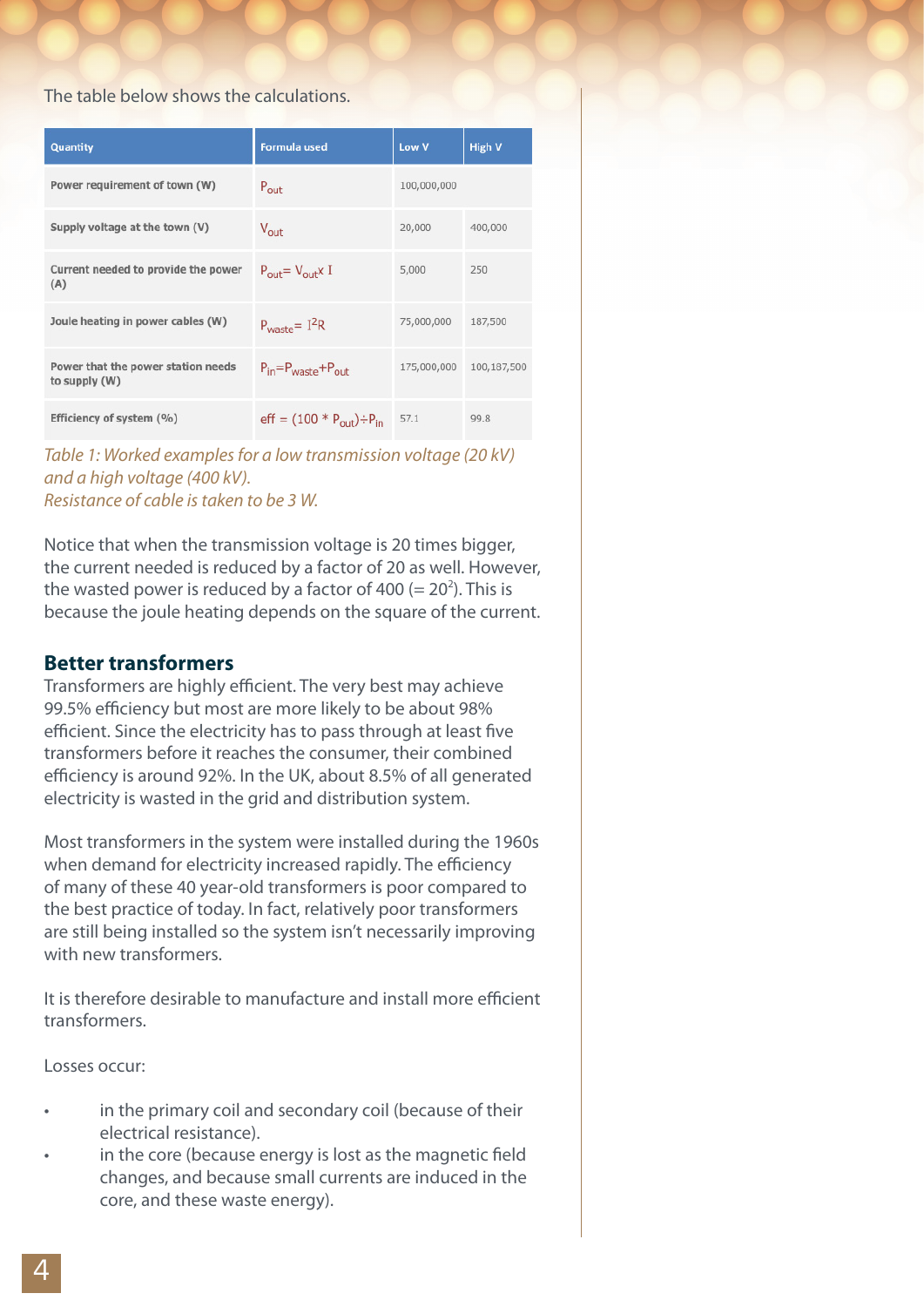The core losses are minimised by using high quality silicon steel for the core, and laminating the iron to reduce eddy currents.

The losses in the coils are known as load losses. They increase with the square of the current being taken from the transformer. Load losses are minimised by using copper windings for low resistance.

# **Questions**

**1. Which of the following are true statements about a step-up transformer?**

> **a) The voltage across the secondary coil is greater than the voltage across the primary.**

**b) There are fewer turns on the secondary coil**  than the primary.

**c) The output power is greater than the input**  power.

**d) The current in the secondary coil is greater than the current in the primary coil.** 

**e) Attaching a 6 V battery to the primary coil will produce a bigger voltage on the secondary coil.**

**2. Imagine you want to supply electricity to a remote house, which has a peak requirement of 11.5 kW. The 3 km cable to the house has a resistance of 50Ω. It is suggested that the transmission cables use the same voltage as the house - 230 V. Work through the parts to see if this is sensible (use the peak power for all the parts).**

> **a) What will the current in the transmission cable be?**